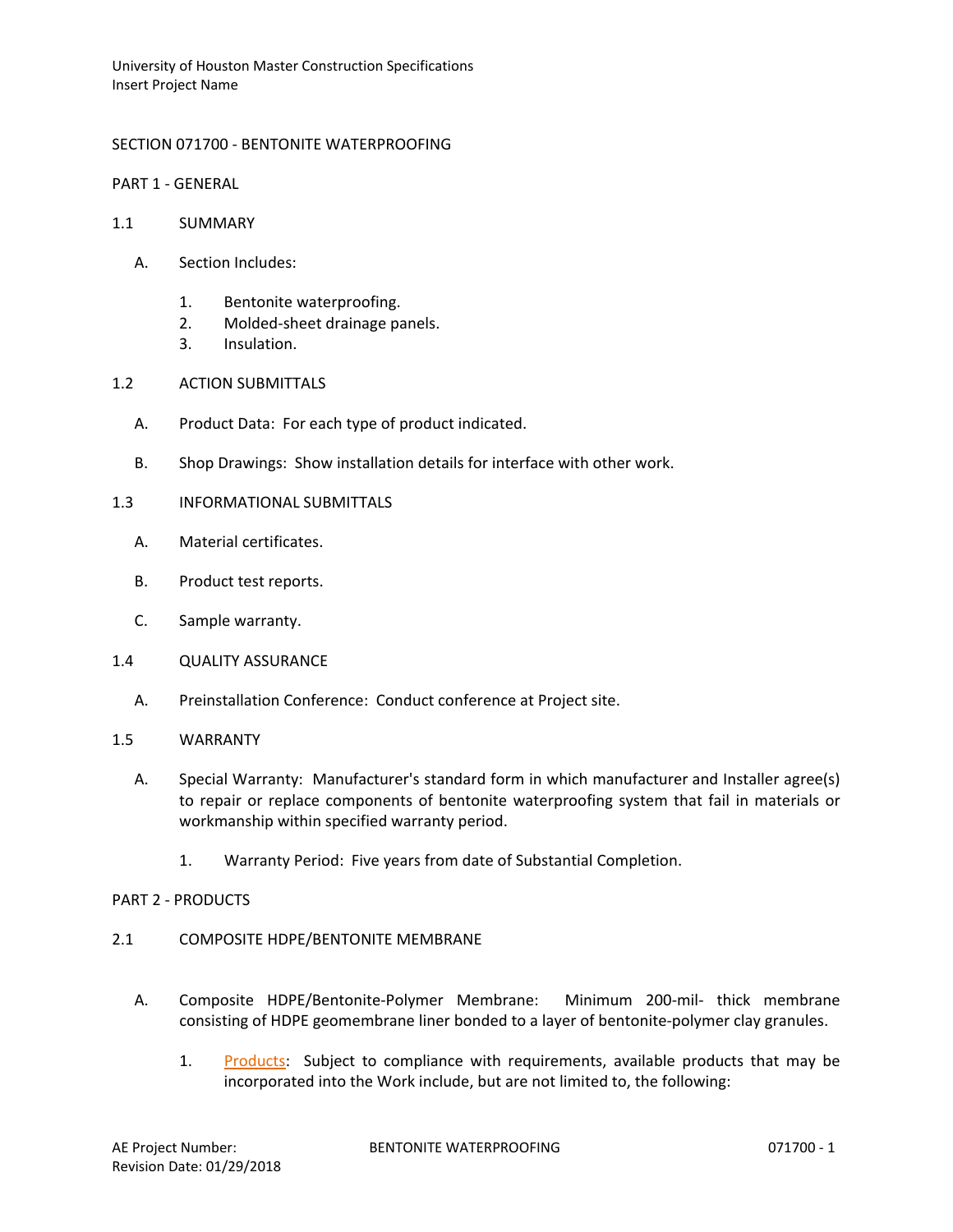University of Houston Master Construction Specifications Insert Project Name

- a. [CETCO;](http://www.specagent.com/LookUp/?uid=123456799240&mf=04&src=wd) Volclay Ultraseal SP.
- 2. Puncture Resistance: 75 lbf according to ASTM D 4833.
- 3. Vapor Permeance: 0.005 perms according to ASTM E 96.

# 2.2 COMPOSITE GEOTEXTILE-HDPE/BENTONITE MEMBRANE

- A. Geotextile/Bentonite-Polymer Waterproofing: Minimum 250-mil- thick membrane of bentonite-polymer clay granules between two layers of geotextile polypropylene fabric, one woven and one nonwoven, needle punched and heat fused together.
	- 1. [Products:](http://www.specagent.com/LookUp/?ulid=4387&mf=04&src=wd) Subject to compliance with requirements, available products that may be incorporated into the Work include, but are not limited to, the following:
		- a. [CETCO;](http://www.specagent.com/LookUp/?uid=123456799244&mf=04&src=wd) Volclay Ultraseal BT.
	- 2. Puncture Resistance: 75 lbf according to ASTM D 4833.
	- 3. Vapor Permeance: 0.005 perms according to ASTM E 96.

#### 2.3 INSTALLATION ACCESSORIES

- A. General: Manufacturer's standard accessories recommended for intended use and compatible with bentonite waterproofing.
- B. Geotextile Protection Course: As recommended by waterproofing manufacturer.
- C. Nonwoven-Geotextile-Faced, Molded-Sheet Drainage Panel: If indicated in the Architectural drawings provide a manufactured composite subsurface drainage panels consisting of a nonwoven, needle-punched geotextile facing with an apparent opening size not exceeding No. 70 sieve laminated to one side with or without a polymeric film bonded to the other side of a studded, nonbiodegradable, molded-plastic-sheet drainage core, with a vertical flow rate of 9 to 15 gpm per foot.

## PART 3 - EXECUTION

## 3.1 INSTALLATION, GENERAL

- A. Prepare substrates to be waterproofed, install waterproofing and accessories, and protect waterproofing from damage and wetting according to manufacturer's written instructions.
- B. Install protection course before backfilling or placing overburden when recommended by waterproofing manufacturer.
- 3.2 COMPOSITE GEOTEXTILE-HDPE/BENTONITE MEMBRANE INSTALLATION
	- A. Install a continuous layer of waterproofing membrane with ends and edges lapped a minimum of 3 inches. Stagger end joints between membranes. Seal joints with permanent seam tape.